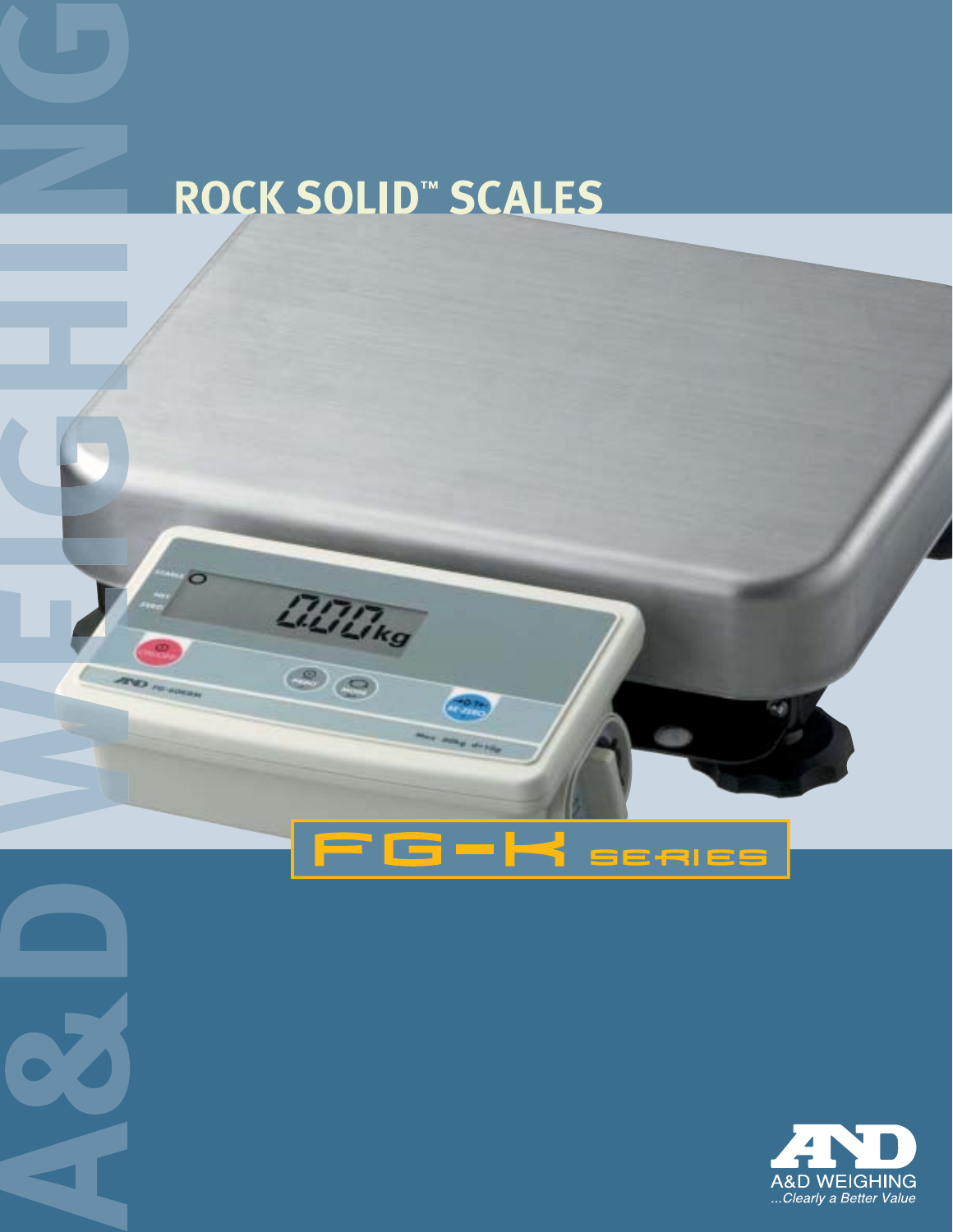

### Fast Response for Efficient Weighing Applications

The New FG-K series combines fast response time with accurate measurement to suit any weighing application.

**R1-2-3** • Three weighing resolutions Normal (1/3000), \*High (1/6000 for 30kg and 60kg weighing capacity) and \*Higher resolution (1/12000 for 60kg and 1/15000 for 30kg and 150kg weighing capacity) \*non NTEP settings

 $-H$   $_{\rm{escrit}}$ 

- **Counting function** Useful in piece counting applications with sample size of 5, 10, 20, 50 and 100 pcs for unit weight registration
- **Comparator function** HI / OK / LO comparator **COMPARATOR** indication and optional relay output ( FG-24) for checkweighing applications
- **Calibration function** Simple calibration with ZDE external mass
- **Auto-power OFF function** Saves power consumption by automatically switching itself off when the scale displays zero for approx. five minutes
	- **Low power supply indication** Alerts user to check AC power supply "Lb1" or batteries "Lb0"
	- **Filtering function** Filtering levels of slow, normal and fast are selectable to suit environmental conditions
	- **Leveling feet and bubble** Easy to adjust the level of the scale for accurate weighing
- **Optional RS-232C and Comparator Output** Easy to connect peripherals such as printer, comparator light and computer for weighing system applications



#### **Display Features**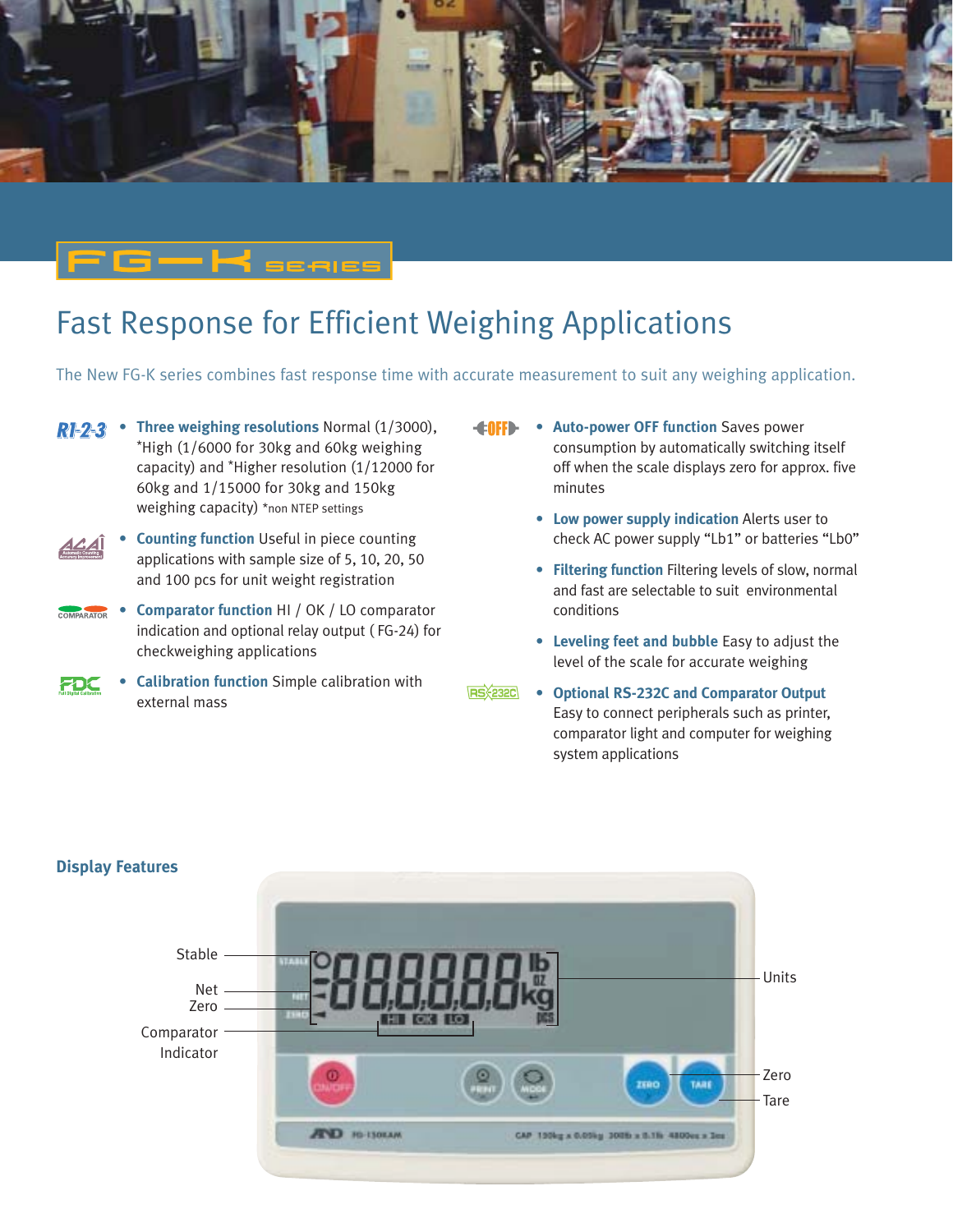

## **ROCK SOLID PERFORMANCE**



#### **Column Models**

FG-KAL (Large Pan)



#### **Built to last, easy to operate**

- One second response time
- Three weighing resolutions
- AC or battery operation
- Stainless steel weigh pan M (300 x 380mm), L (390 x 530mm)



FG-30KBM FG-60KBM FG-150KBM



FG-30KAM FG-60KAM FG-150KAM



FG-60KAL FG-150KAL